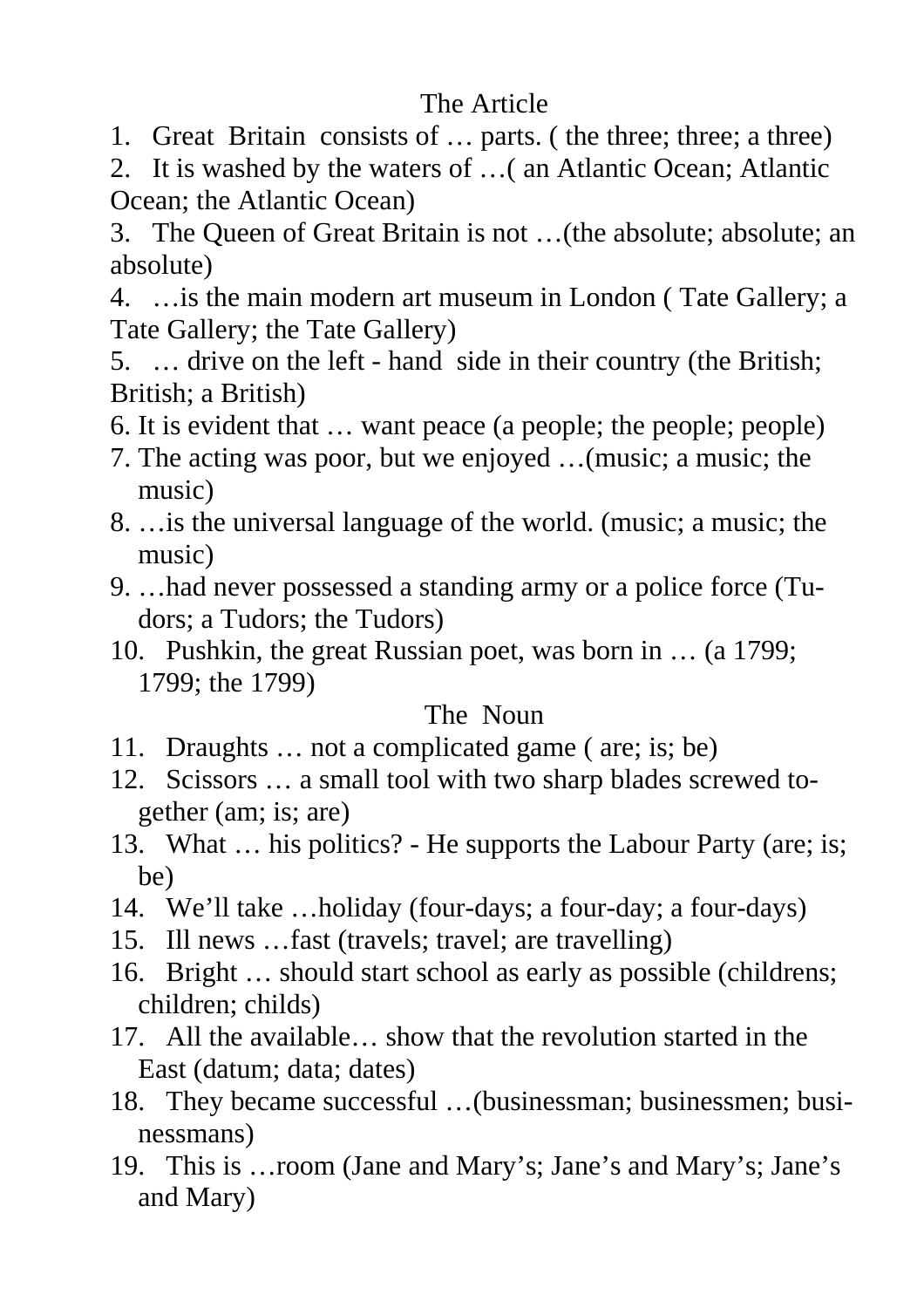## The Numeral

- 20. …delegates took part in the conference (two hundreds; the two hundred; two hundred)
- 21. Spaceships, aeroplanes, computers and even an Egyptian mummy are among the many … of objects in the Science Museum's world famous collections (thousands; thousand; the thousand)

## The Conjunction

- 22. A man is …old … he feels (so …as; as…as; as…that)
- 23. The fellow that agrees with everything you say is …a fool …he is getting to skin you (both…and; not only…but; either …or)
- 24. Nothing …needs reforming …other people's habits (so…as; as…that; as…as)
- 25. …your daughter …your niece have made great progress ( as…as; so…as; both…and)
- 26. Her eyes were …large…small. (either …or; neither…nor; nor…or)

## The Preposition

- 27. The Prime Minister arrived …the capital on Monday (to; in; at)
- 28. He came … a two-day official visit at the invitation of the Government (with; for; on)
- 29. I heard it …the radio. (in; on; by)
- 30. I was busy and couldn't listen …the radio (to; on; for)
- 31. I congratulate you …the event (on; with; for)
- 32. The conference began …October 18 (at; in; on)
- 33. You will find the news …the bottom of the newspaper (at; in; on)
- 34. The most important thing… the present time is to get rid of the prejudice that only special officials can carry on the administration of the State (in; for; at)
- 35. A glass vase is made…glass (from; out of; with)
- 36. Paper is made…wood-pulp (from; with; out of)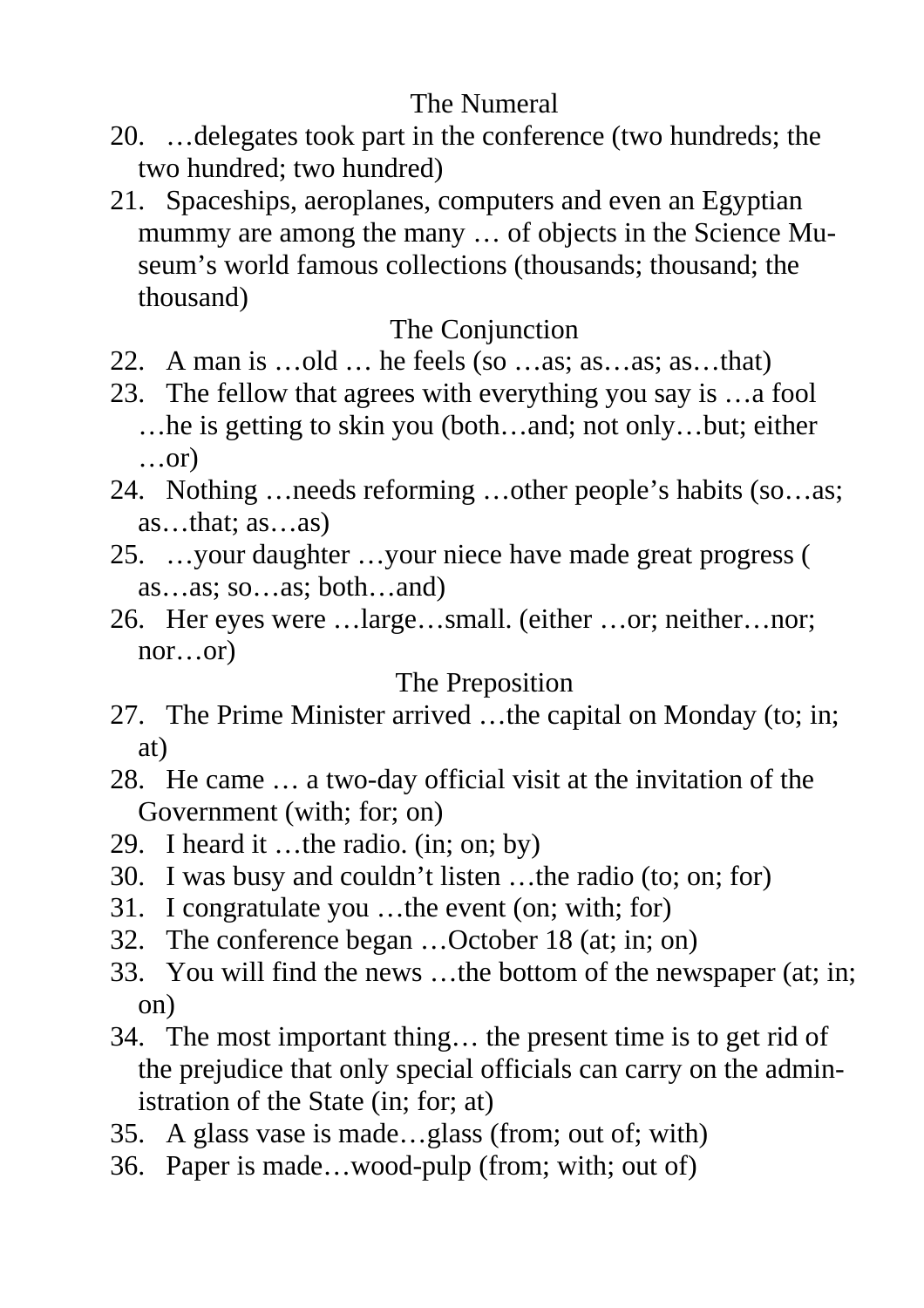- 37. What is the name of the sea …England and France ? ( among; between; of)
- 38. Two Italians were … the plane when it crashed (on; in; by)
- 39. They were …business in London (with; for; on)
- 40. We'll go to Rome …bus (by; on; in) Degrees of Comparison
- 41. Honesty is …policy (the best; better; more better)
- 42. …men declare war. But it is youth that fight and die. ( oldest; older; elder)
- 43. Of two evils choose the …(less; little; least)
- 44. What's the …news of today ? (later; latest; last)
- 45. If you require … information or assistance, ask at your local station. (further; farther; furthest)
- 46. Actions speak …than words (more louder; the loudest; louder)
- 47. Hotels are becoming …nowadays (more expensive; the most expensive; expensiver)
- 48. The damage to the car could be …, that we expected (bad; worse; the worst)
- 49. That was …case in his practice (the least difficult; the less difficult; the less difficulter)
- 50. The sea is … unknown part of our world (the most large; the largest; the most largest)

## Quantitative Pronoun

- 51. …people sell their souls and live with a good conscience on the proceeds (the most; most; much)
- 52. …the traffic goes by the main road (the most; most; most of)
- 53. Is there …work for you to do every day (many; little; few)
- 54. Does this car use …petrol ? ( much; many; a few)
- 55. There are …parties that have nice music and pretty decorations (a few; few; little)

## Indefinite Pronoun

- 56. …people are early risers (any; some; no)
- 57. Have you got …objections? ( no; some; any)
- 58. You can buy stamps at …post office. (any; some; no)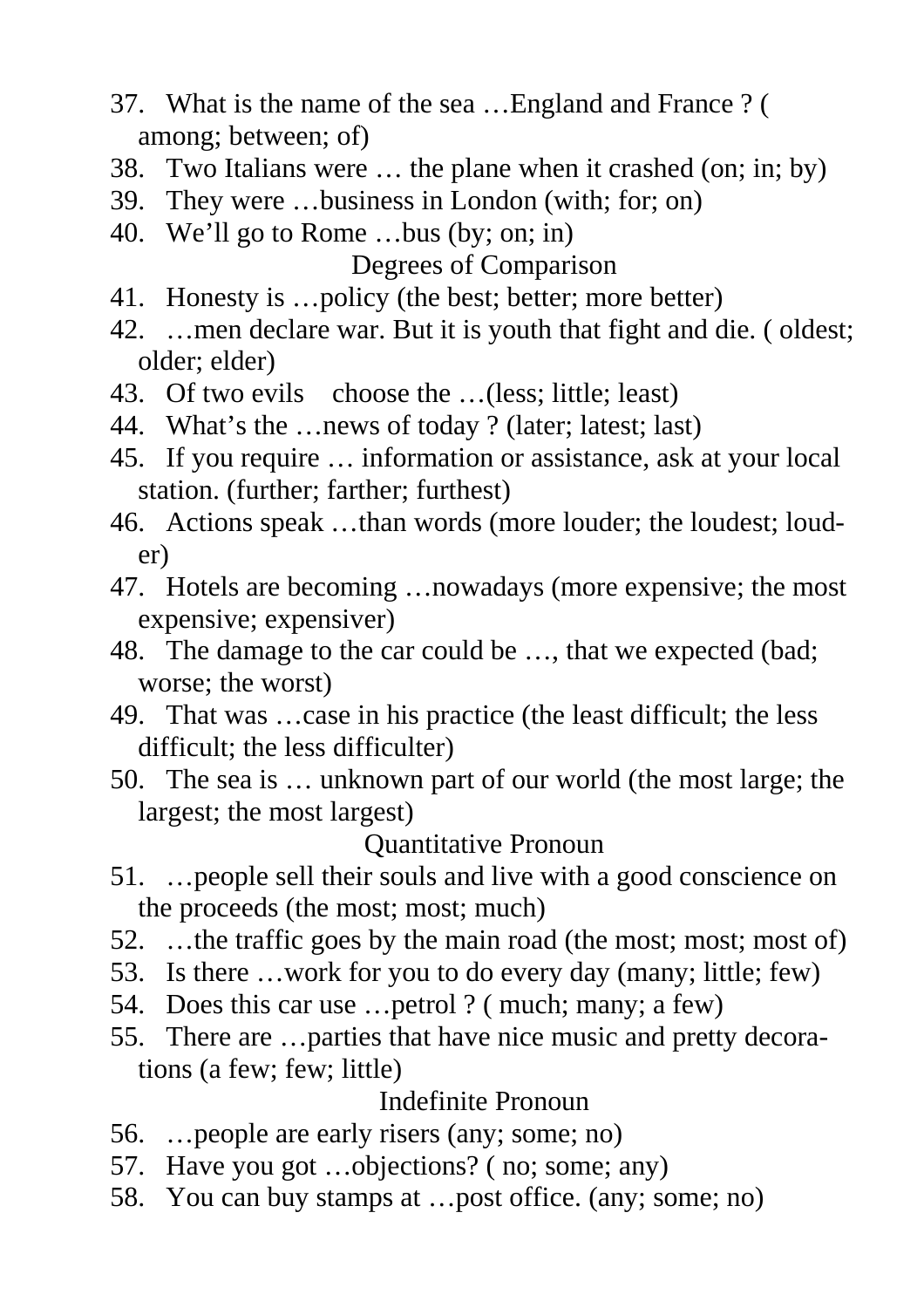- 59. I don't know about it; ask…else. ( nobody; anybody; somebody)
- 60. I got the book without …difficulty (some; any; no)
- 61. There is …new under the sun ( no thing; nothing; anything)
- 62. …the greatest gain is to be a loser. (sometimes; some time; any time)
- 63. I'll post the letter …(by me; oneself; myself) Reflexive Pronoun
- 64. Everybody should be able to defend …(him; himself; his own)
- 65. Selfish people think mainly of …(one another; themselves; each other)
- 66. If we hadn't taken the same plane, we might have never met …(each other; one another; themselves)
- 67. There are …places of interest you can visit and enjoy in London ( the other; another; other)

Possessive Pronoun

- 68. I don't like …jokes (hers; her; her's) Negative Pronoun
- 69. There is …uniform school organization or curriculum in the USA (not; no; none)
- 70. …are so fond of secrets as those who do not mean to keep them (none; not anybody; no one)

Distributive Pronoun

- 71. It was reported that …were present at the meeting (both; all; everybody)
- 72. If the blind leads the blind …shall fall into the ditch (every; both; all)
- 73. …man has his faults (both; both of; every) Adverbs expressing «еще», «даже»
- 74. What …have you seen at the museum ? (still; more; else)
- 75. Tom has …finished his work. (still; already; yet)
- 76. Don't make such a noise ! Are the children …sleeping ? (still; yet; more)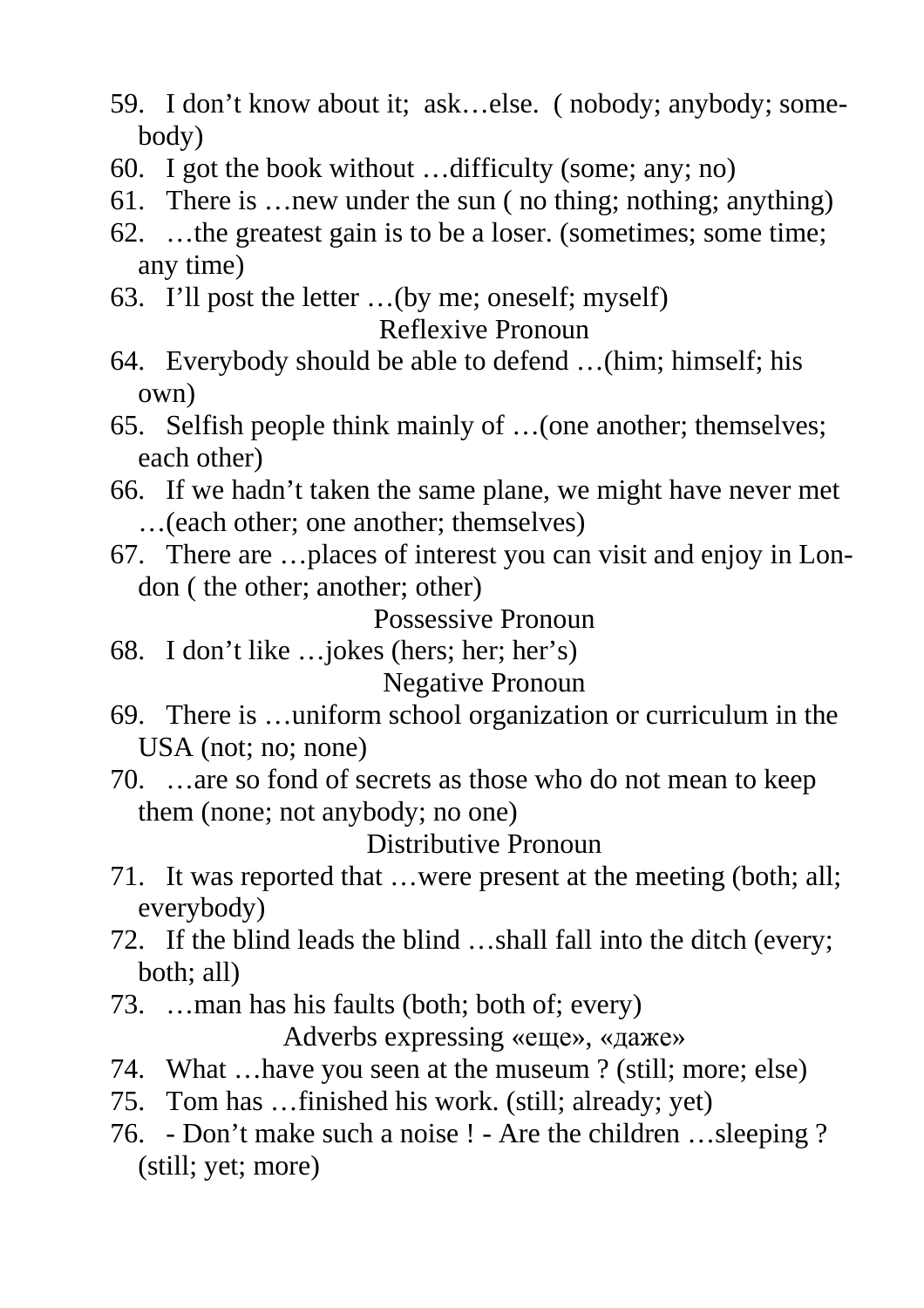- 77. Don't worry. He is …on the danger list (no more; not longer; no longer)
- 78. I want to go for a walk. Has it stopped snowing … ? (else; yet; still)
- 79. Do you want …tea? (any; some; any more) Indicative Mood
- 80. We shall not begin the meeting until everybody … (comes; won't come; come)
- 81. I can come tomorrow if you … it (will like; like; liked) Imperative Mood
- 82. …the world's most renowned waxworks museum, and rub shoulders with famous and infamous (visiting; you visit; visit)
- 83. Please, …be late for classes ! (not; don't; no)
- 84. You are going on a long journey. …care on the motorway. (to take; taking; take)

There is (was), there are (were)

- 85. There …not a passion so strongly rooted in the human heart as envy (is; were; are)
- 86. …there millions of stars within our galaxy ? (is; are; has …been)
- 87. Civilization will never flow backward while there …youth in the world. (has been; are; is)
- 88. There is … in the garden waiting for you (Pete; your friend; a man)
- 89. There …ten pens and a magazine on the table. (is; are; was)
- 90. …there…a lecture tomorrow ? (will …be; shall…be; would…be)

## Present Simple

- 91. About 85 percent of American students …public schools, which are supported by state and local taxes (attended; have attended; attend)
- 92. What …American public schools teach? (are; do; does)
- 93. Wise kings generally …wise councillors. (to have; has; have)
- 94. All historical places of London …in the West End. (had been; were; are)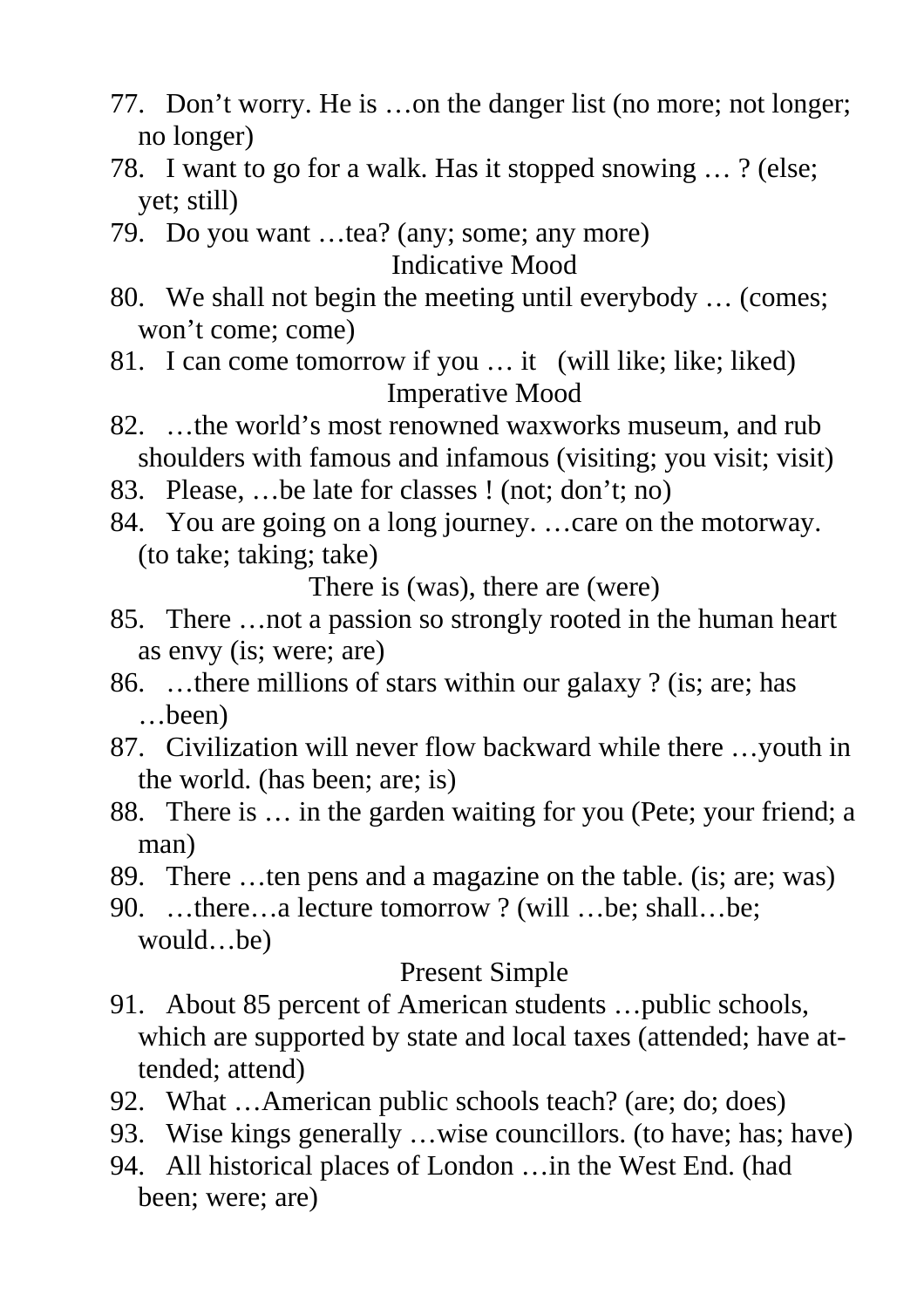- 95. The city of Montreal …70 square miles. (covering; covers; is covered)
- 96. Man …live by bread alone (do not; does not; is not) Present Continuous
- 97. I know you …an advanced geography course now (were taking; is taking; are taking)
- 98. Now she …difficulty in putting facts in order (is having; has been having; had)
- 99. The world sea surrounds the earth and …to us all. ( is belonging; belongs; has belonged)
- 100. Scientists in many different countries …to explain its mystery (are working; have worked; worked)
- 101. These are just a few of the questions to which they … their energies (are devoting; had devoted; is devoting)

#### Present Perfect

- 102. …you ever a film in which a train crashed or a ship sank ? (did…see; have…seen; do…see)
- 103. Recently BBC experts …a new system that lets the deaf understand TV programmes (have invented; invented; to envent)
- 104. The nation's income and productivity …enormously over the past 70 years ( rose; has risen; have risen)
- 105. American schools for many years …federal aid for special purposes. ( have received; received; receive)
- 106. Like it or not, television …the supreme holiday attraction ever since it upstaged the cinema by showing old films ( has been; is ; was)
- 107. He … … everything except his last paper (did; have done; has done)

### Present Perfect Continuous

- 108. It … since early morning (rained; had rained; has been raining)
- 109. You are a good football-player. Since when …you…football ? (have …been playing; did …play; had …been playing)
- 110. My brother …music lessons for three years now (have taken; has been taking; took)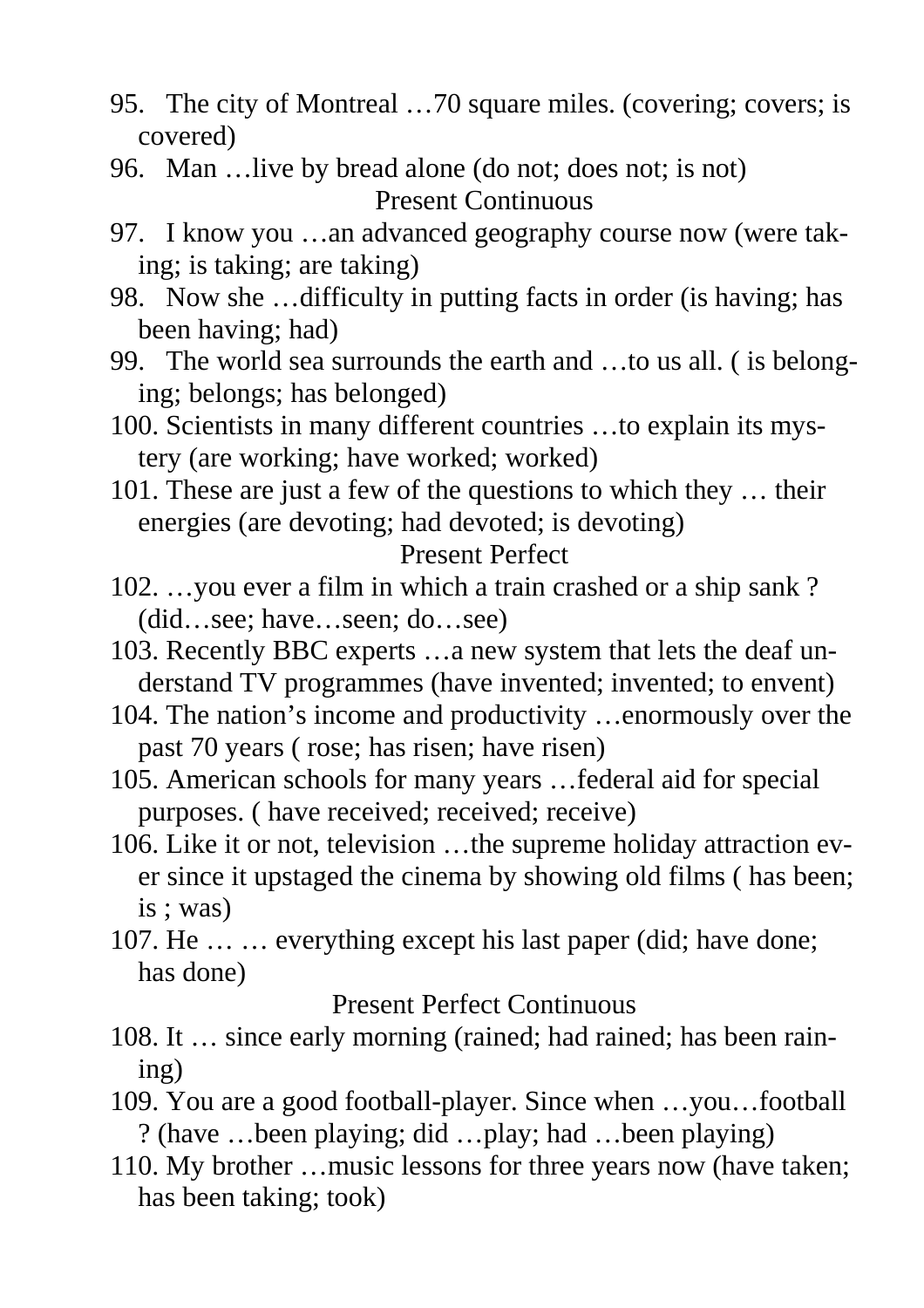# Future Simple

- 111. Perhaps in the future men …on the sea, away from the crowded and noisy cities on land (will live; would live; are living)
- 112. The student …as an apprentice to a trained worker next week (shall work; will work; would work)
- 113. During the apprenticeship period the student …to earn money (shall begin; would begin; will begin)
- 114. We …take a vacation this month ( is not; did not; shall not) Future Continuous
- 115. As your leader I'll tell you about our future excursions. We …by tram at nine in the morning and coming back at about seven ( shall be leaving; shall leave; shall have been leaving)
- 116. What …you… at 4.30 tomorrow afternoon ? (would…do; were…do; will…be doing)
- 117. Probably, I … … … my friends at this time (shall have visited; shall be visiting; have visited)
- 118. Now I … how industry cooperates with the natural environment (shall be illustrating; would be illustrating; will have illustrated)

How Future is expressed

- 119. -Has Ann made up her mind on what to do after finishing school ?- Oh, yes. She ... ...the University. (is going to enter; enters; entering)
- 120. After the festival's over she … a vacation with her family. ( will take; take; taking)
- 121. -Can you come over to me on Friday? Sorry, I'd love to, but I …for Paris tomorrow. (leave; am leaving; will leave)
- 122. -Let's go to the snack bar. -What…we…for lunch? ( are going to have; are…having; shall have)

# Future Perfect

123. Have you finished the translation yet ?- I …the translation by nine o'clock tomorrow morning . ( shall have finished; have finished; had finished)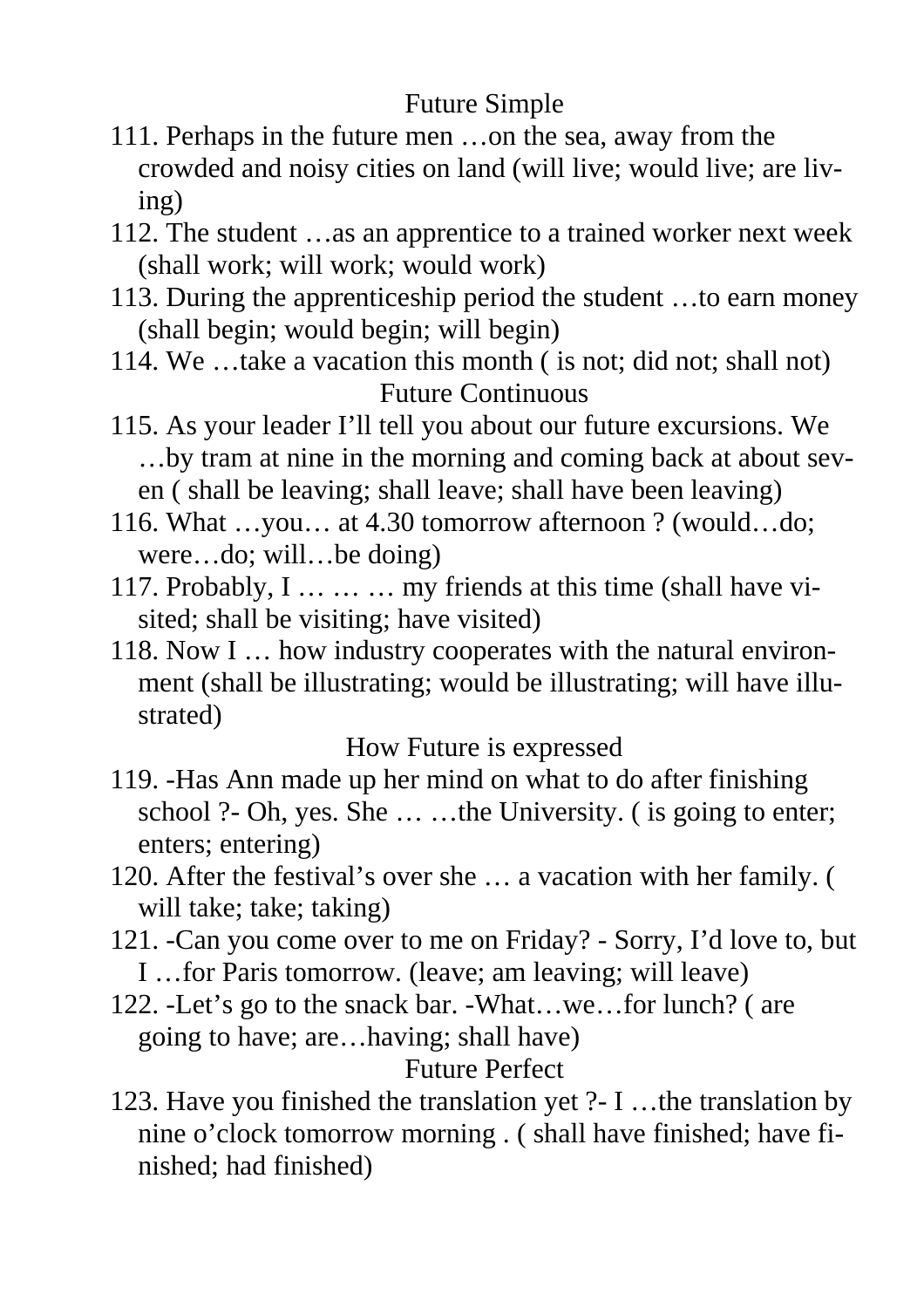- 124. In three months he … here a year .(has been; will have been; was)
- 125. Don't call on me. I …for Kiev by noon. ( should leave; shall have left; left)

Future Perfect Continuous

- 126. My friend …on the ship for fifteen years by next year. (will have been serving; have served; was serving)
- 127. …they… … in the mountains for a month by July ? (will …travel; will …have been travelling; will …be travelling)
- 128. By two o'clock the students will … …the test translation for two hours (be doing; have been doing; do)

### Past Simple

- 129. Sir Walter was a proud knight, and …to think that he had to submit to the commands of a tyrant lord (had hated; was hating; hated)
- 130. …you…the ancient stone carvings at the museum last week ? (have …seen; did…see; had…seen)
- 131. Dinosaurs …millions of years ago (died out; had died out; were died out)
- 132. In the year 1620, a ship named the 'Mayflower' …120 Englishmen to the rocky coast of America (has brought; brought; had brought)
- 133. It was late in the year when the Pilgrims …and founded a colony ( were landing; had landed; landed)

#### Past Continuous

- 134. When Jim came out of the army he … what to do ( is wondering; has wondered; was wondering)
- 135. His parents were sick, they didn't have much money, so they …pretty desperate (were getting; are getting; have gotten)
- 136. Meanwhile in the village most people … …to go skiing. (was preparing; were preparing; are preparing)
- 137. Those who couldn't do it …TV or looking through the newspapers (were watching; have watched; are watching) Past Perfect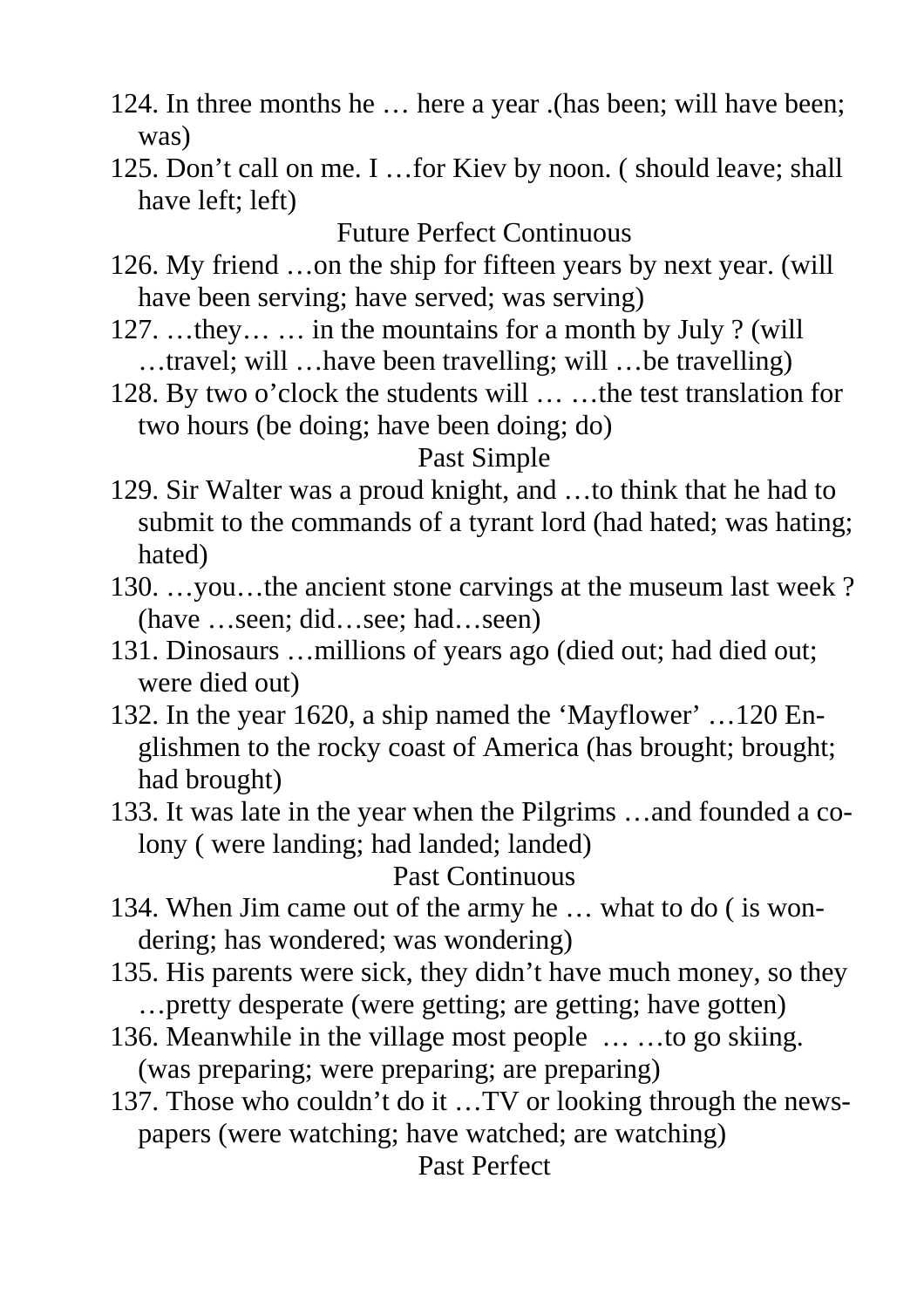- 138. The main ideas were set forth in the statement which …in the press the day before (appeared; had appeared; has appeared)
- 139. By the  $16<sup>th</sup>$  century a new economic system ... ... feudalism (replaced; was replacing; had replaced)
- 140. The Treaty of Paris was signed in September 1783. The colonies were now free but they …yet… a united nation. (had not…formed; did not…form; would not …form)

## Past Perfect Continuous

- 141. The war broke out in 1914. The European ruling classes …for it for 20 years. (prepared; had prepared; had been preparing)
- 142. The European experts …long…that the arms race would lead to war (were…warning; had…been warning; would…be warning)
- 143. It was pointed out that the patient…treatment for heart problems for a year (had been having; had; would have been having)
- 144. It was reported that a plane from the air field …since the previous morning (was missing; had been missing; has been missing)

## Future-in-the-Past

- 145. By 1787 it was believed that the unity of states … (is disintegrating; will disintegrate; would disintegrate)
- 146. I was sure that they …that problem when by the time I called ( would have discussed; would be discussing; would discuss)
- 147. He wondered if she … the article by noon ( would be translating; would translate; would have translated)
- 148. I found out that by the year 1997 she …at the University for 20 years (would have been working; would have worked; would be working)

## Passive Voice

149. Over 57 million students …in American schools which range from kindergartens to high schools (were enrolled; are enrolled; has been enrolled)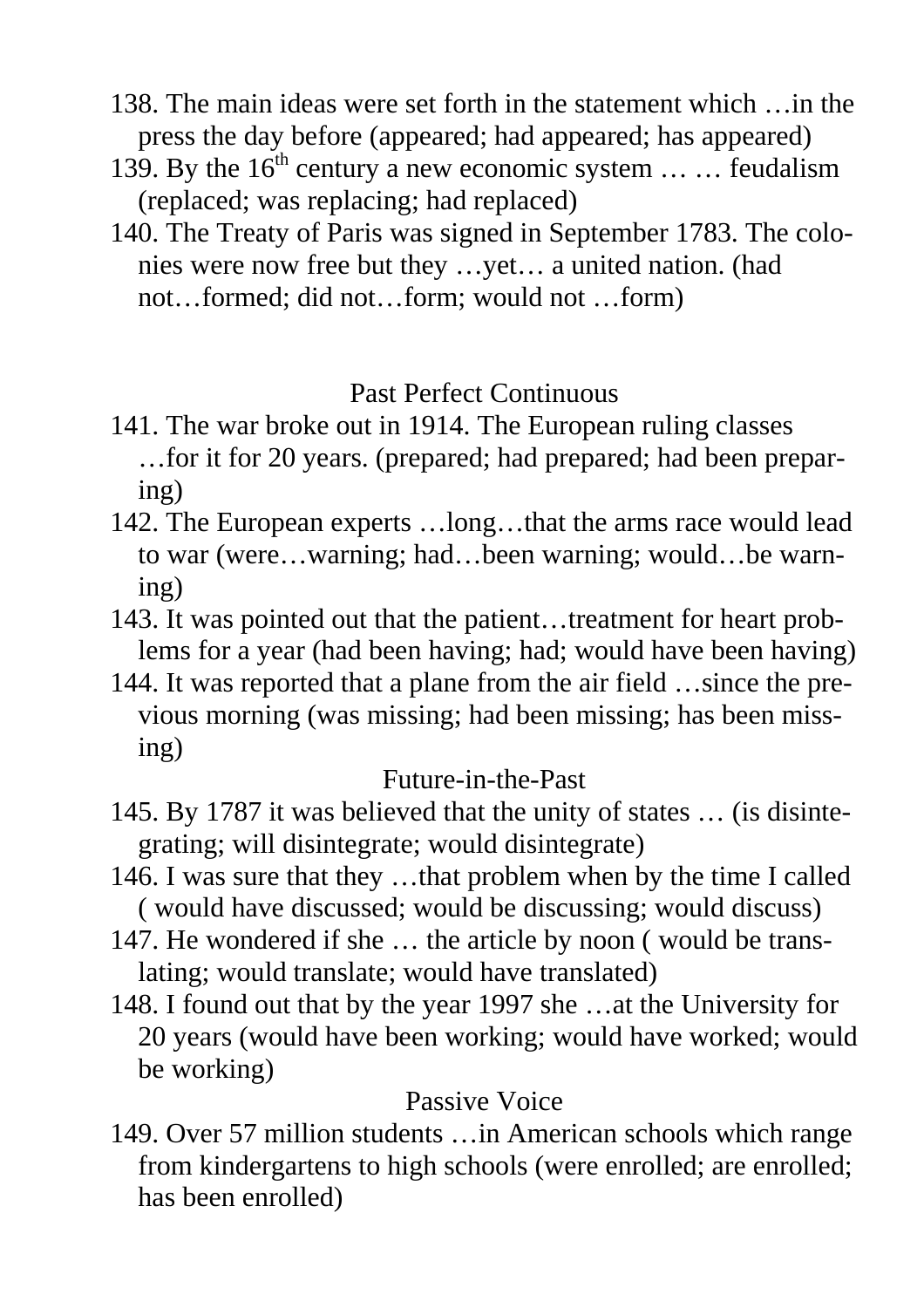- 150. America's first college, Harvard, …in Massachusetts in 1636 (is being founded; had been founded; was founded)
- 151. The story of the first Thanksgiving feast …among the Americans ( is well-known; have been well-known; would have been well-known)
- 152. The students …on the Industrial Revolution at the end of the term (will be tested; are being tested; will have been tested)
- 153. Now London's councilmen …to approve the erection of a life-size statue of Charlie Chaplin in the costume that the British-born Comedian made famous in his films (being asked; asked; are being asked)
- 154. Mr Simon was sure that prisoners of conscience …at least 70 countries ( are being held; were being held; being held)
- 155. In more than 200 years the USA Constitution …26 times ( is amended; is being amended; has been amended)
- 156. The bridge … … by tomorrow morning (will have been reconstructed; is being reconstructed; will be reconstructed)
- 157. It was announced that the international treaty against weather warfare …and had gone into effect (would have been ratified; is ratified; had been ratified)

Reported Statements

- 158. She says that American hotel managers … a very difficult job now ( have had; have; will have)
- 159. The receptionist told Mrs Norrison that her son … for the past 24 hours ( hadn't been seen; wasn't seen; isn't seen)
- 160. When they came and found what …by the soldiers of Pharaoh they became angry (have been done; has been done; had been done)
- 161. The Navy officials said that the dolphins …in salt water holding tanks ( will be kept; would be kept; are kept)
- 162. She said that she …and could not work any more (was tired; is tired; has been tired)

Reported Questions

163. She asked me what holidays … (I liked; have I liked; did I liked)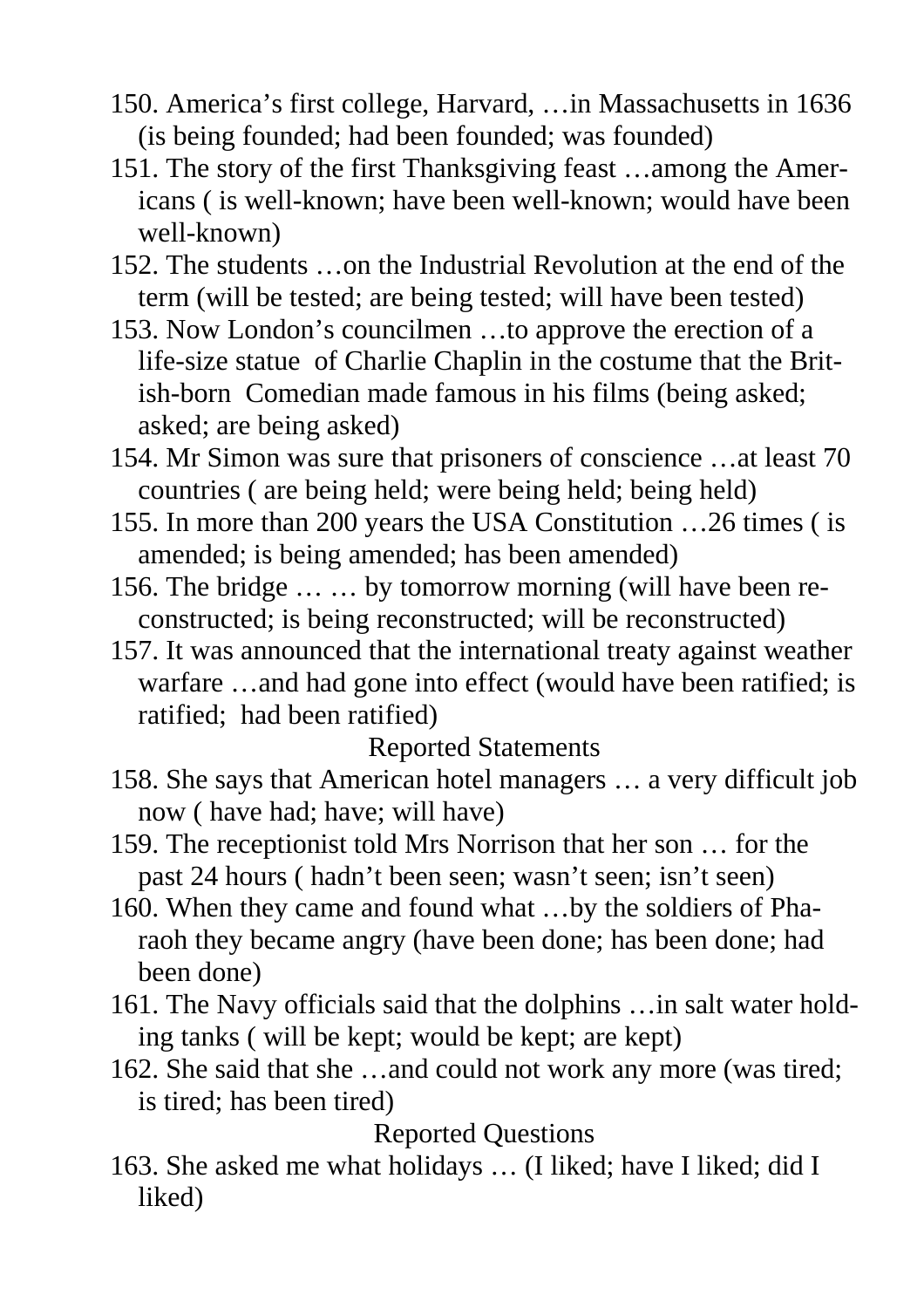- 164. He wanted to know which bus …(should she take; she should take; she took)
- 165. Nick wondered how much further …(they should ride; should they ride; they shall ride)

Reported Commands and Requests

- 166. She asked …back with further news ( to phone; to being phoned; to be phoned)
- 167. The driver was requested …so fast (not to drive; don't drive; hasn't to drive)
- 168. Pedestrians are required …the road at the zebra crossing ( crossing; cross; to cross)
- 169. If you buy any more books we …any place to sleep (don't have; won't have; haven't had)
- 170. If your teeth hurt you, you …a dentist (ought to see; should see; would see)
- 171. When you heat water it …(boils; has boiled; boiling)
- 172. When you go abroad …you attentive (are; will be; be)
- 173. He promised he would return the book as soon as he …it ( had read; will read; would read)
- 174. Unless they improve their attitude towards the work, they …the exam (would fail; will fail; fail)
- 175. Whenever she goes, she …friends (had made; making; makes)

176. Whichever attraction you decide to visit you …sure of an excellent day out ( can be; will be able to ; would be able to) Subjunctive Mood

- 177. If wishes were horses, beggars …ride ( might; would may; will be allowed to )
- 178. If we … …air, there would be no sound (won't have; hadn't had; did not have)
- 179. If the Titanic had not hit an iceberg, she … … on her first voyage (would not sink; would not have sunk; did not sink)
- 180. If the Spanish government … … Columbus with ships, he would not have discovered a new continent (did not equip; had not equipped; were not equipping)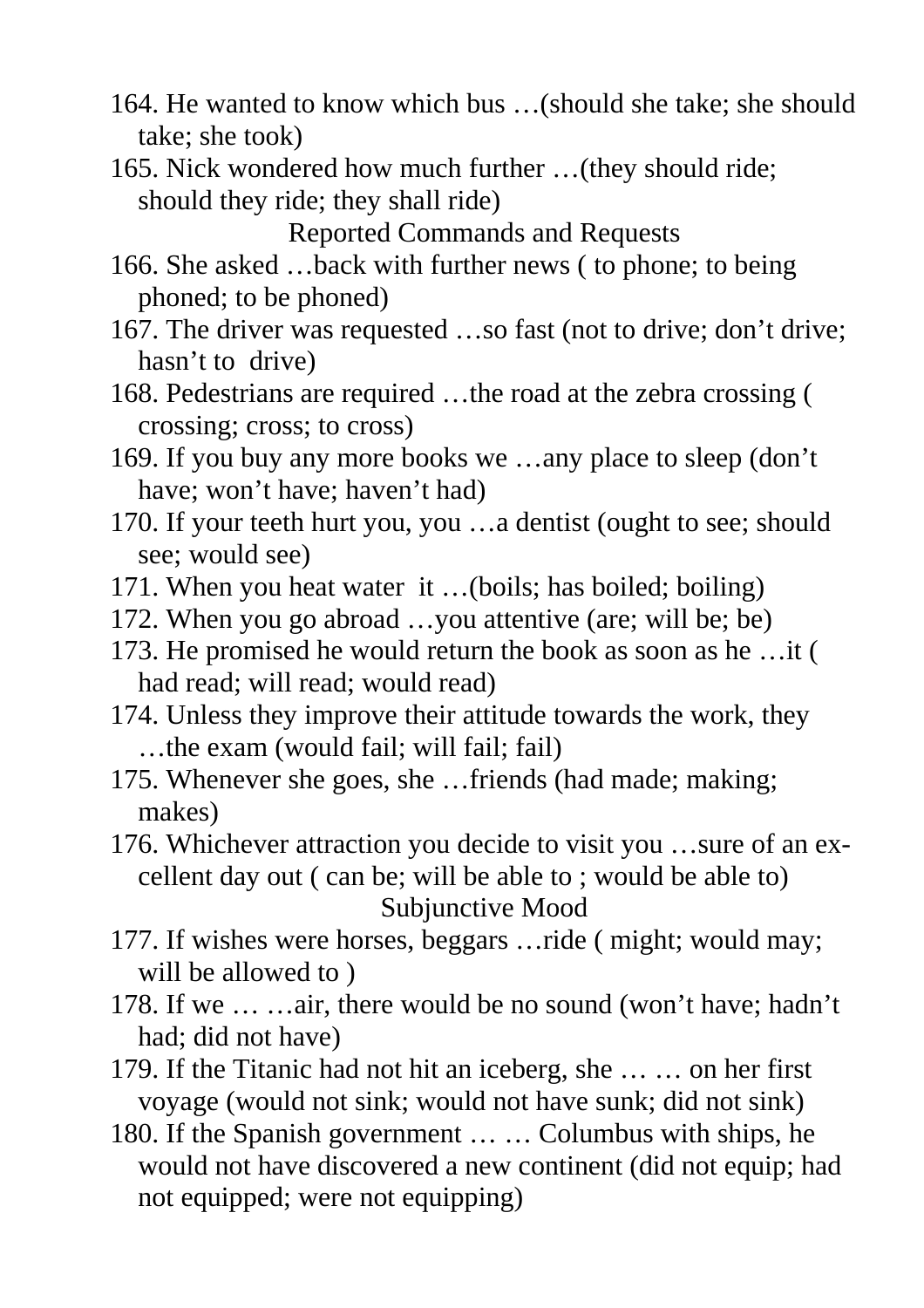- 181. He speaks as if he … …London himself (visited; visits; had visited)
- 182. It's high time we … the report for consideration to the committee (had submitted; submitted; submit)
- 183. If he didn't like people, he … a doctor (would had become; wouldn't become; wouldn't have become)
- 184. But for the revolution the King … (wasn't executed; won't have been executed; wouldn't have been executed)
- 185. If it were not for his advice, Tom … advantage of the situation ( wouldn't have taken; didn't take; won't take)
- 186. If I were you, I … …a computer (would buy; would have bought; will have bought)
- 187. If I were you, I … …England years ago ( would visit; will be visiting; would have visited)

**Conjunctive** 

- 188. I wish you …interrupting me ( to stop; would stop; have stopped)
- 189. I wish you …us on the excursion (joining; could have joined; to join)
- 190. I wish you …me something about the Tower of London (would tell; told; telling)
- 191. I suggest that the film …developed at once ( be; would have been; to be)
- 192. I insist that that letter …immediately (be answering; to be answer; be answered)
- 193. It is necessary that you … … a travelcard and use it at any time at weekends and Bank Holidays (would be buying; buy; should have bought)
- 194. I demand that he …the results of the experiment at the conference ( would have been announcing; should announce; to announce)
- 195. It is important that the problem …today (be solved; is solved; is being solved)
- 196. I propose that the problem …on the agenda (to be put; be put; to put)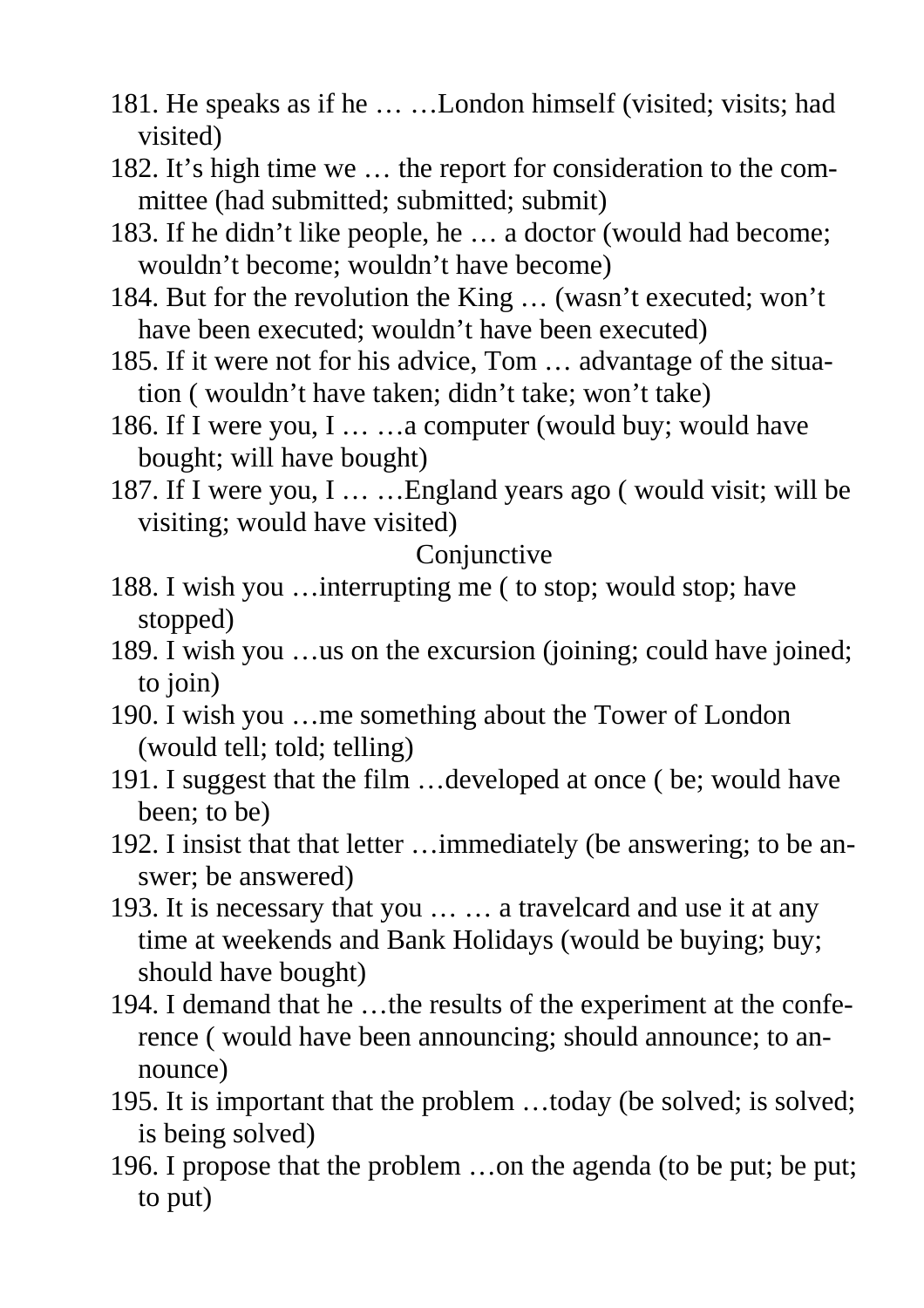# The Gerund

- 197. …plants and animals deep in the ocean, science may find a cure for some of the most serious human diseases (on studying; by studying; having studied)
- 198. He is looking forward …to the country (to going; for going; to having gone)
- 199. William the Conqueror is famous for …England (having been conquered; conquering; having conquered)
- 200. William  $11$ ,  $7<sup>th</sup>$  Duke of Normandy founded his dynasty ...Harold 11 to become William 1 of England (for killing; in killing; by killing)
- 201. Did he deserve …? (praising; having been praised; being praised)
- 202. I remember …your letter (having posted; posted; posting)
- 203. The inspector suspected him …the cop ( of having killed; for killing; in being killed)
- 204. His career crashed when he …letting a girl die in a car crash (should be accused of; was accused of; is accused of) The Participle
- 205. By the end of this century there will be 600 million people around the world …in absolute poverty ( living; having lived; lived)
- 206. The problem …is of great significance (discussing; being discussed; discussed)
- 207. I saw her …the street (crossed; having crossed; crossing)
- 208. While …the book I came across a lot of interesting facts (studying; study; having studied)
- 209. …a One Day Travelcard not only gives you a return to London from your local station, it is also your passport to unlimited travel on London's trains, Tubes and most buses ( to buy; buying; having bought)
- 210. …her address I could not write her a letter ( not knowing; without knowing; not to know)
- 211. The holiday …Thanksgiving Day is now observed on the fourth Thursday of November (calling; called; to be called)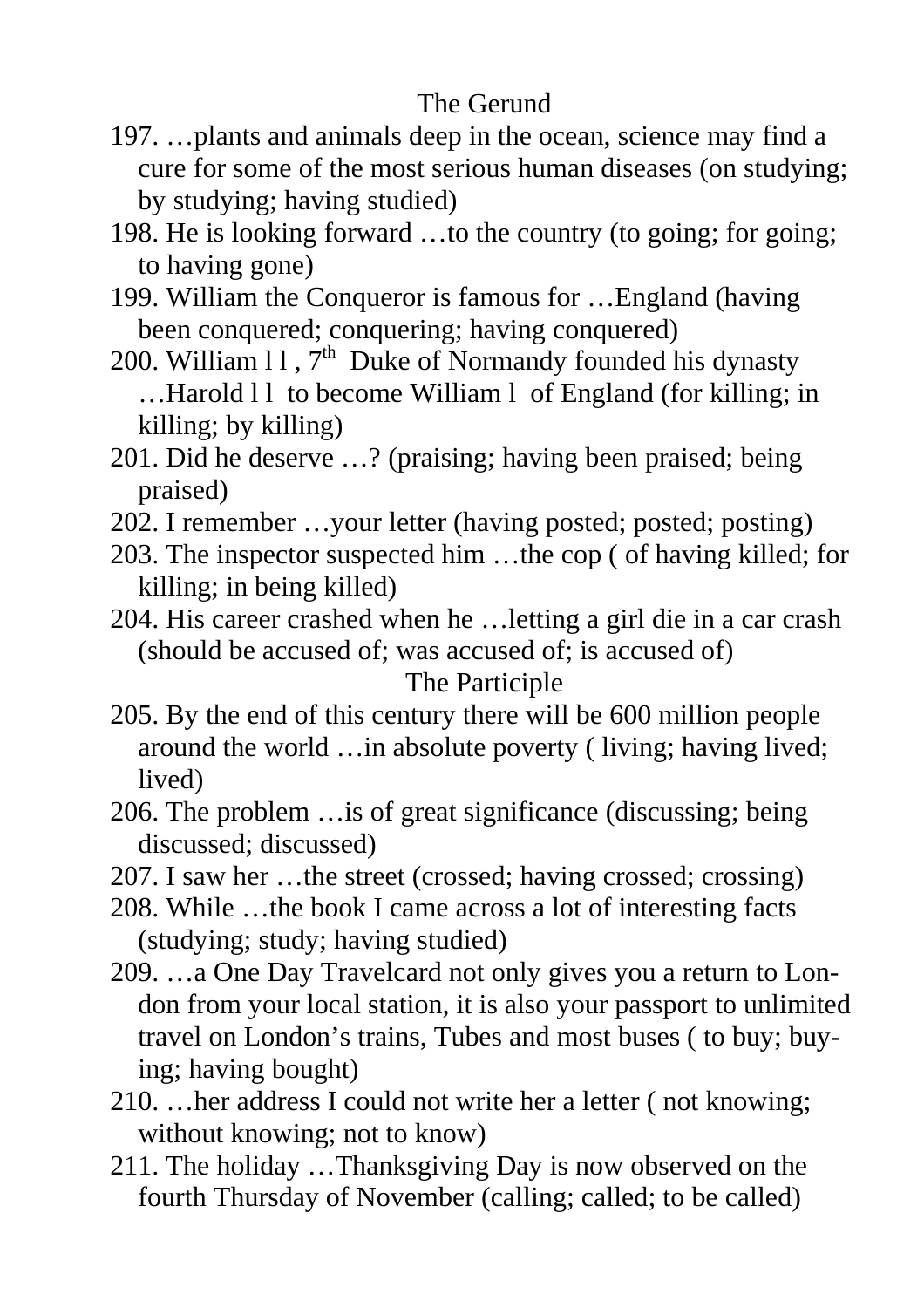- 212. Norman rule introduced Norman French language, feudakism, and administration, …on castles (based; being based; having been based)
- 213. James Watt patented his steam engine, …mainly for pumping, in 1769 (using; is used; used)

The Subjective Infinitive Construction

- 214. The proposal is reported … … by the committee (to be approved; to have been approved; to approve)
- 215. He was considered … a good teacher ( to be; to have been; was)
- 216. She is known …on a very important problem now ( to have worked; working; to be working)
- 217. He is said … a novel for ten years (to have been writing; to have written; to be writing)
- 218. He is expected … a report on Monday morning (make; will make; to make)
- 219. Viewers …to object to the growing amount of violence on TV (are not seem; do not seem; are not seeming)
- 220. I am afraid you …the point. I mentioned before that … (seem to have missed; are seeming to miss; are seemed to have missed)
- 221. Helen …to be a good story-teller ( turned out; is turned out; to turn out)
- 222. If captured, the runaway slaves …to end up in slavery (to be likely; were likely; have been likely)

The Object with the Infinitive Construction

- 223. I have never heard him … (to sing; sing; to have sung)
- 224. I believed him …the most honest person (to be; is; be)
- 225. The traffic made me …as if my head would burst ( to have felt; to feel; feel)
- 226. Do you want me …a new theory to the class ? ( to present; to be presenting; to have presented)
- 227. I expected them …the problem in detail (consider; to consider; considering)
- 228. I hate him …( laugh at; to be laughed at; laughed at)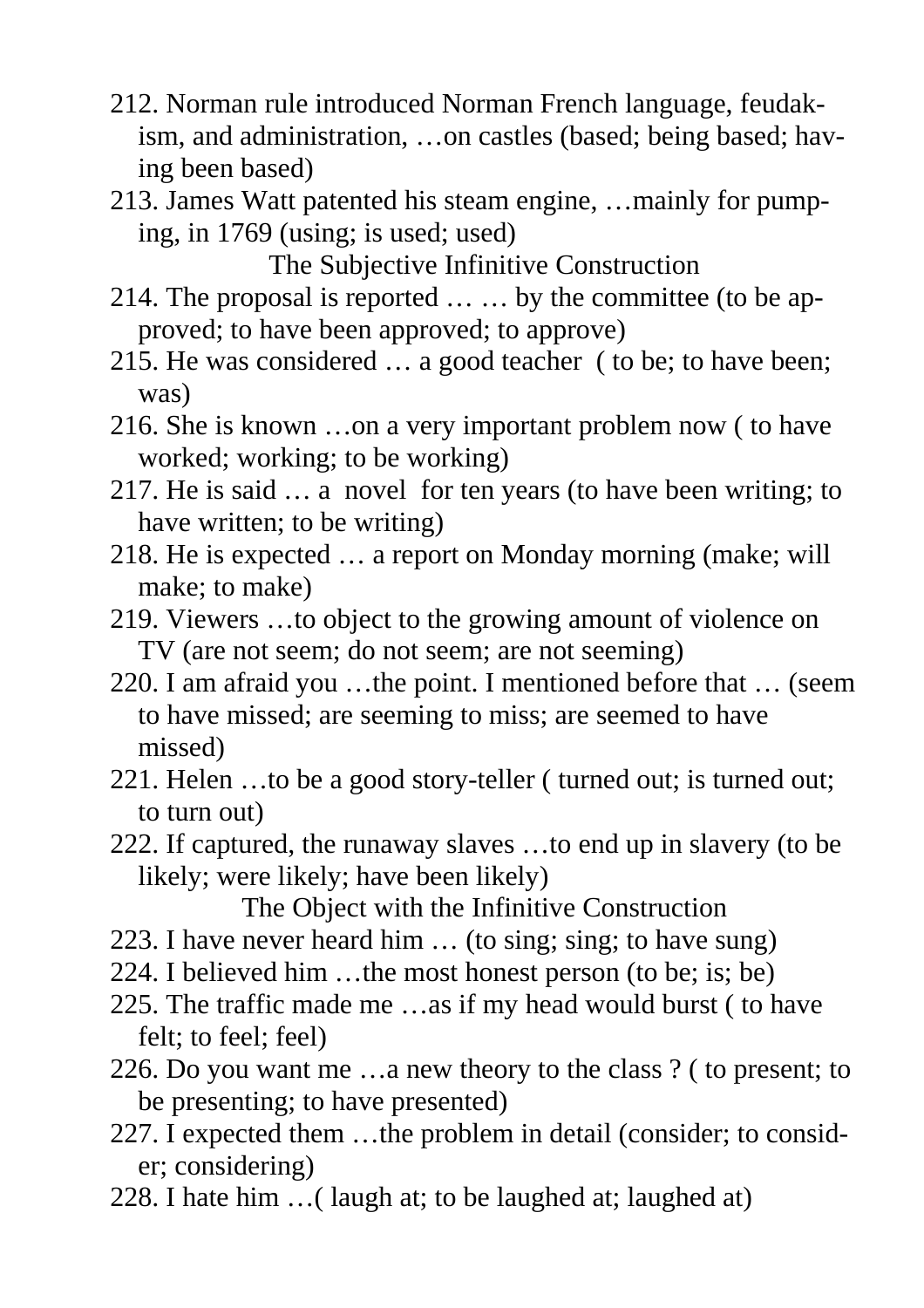- 229. I see … more organisations coming together to put an end to the threat of nuclear war ( will like to ; would like to; would have liked to)
- 230. Today the Committion ordered five atomic power stations …immediately ( to shut down; shutting down; shut down)
- 231. I like to watch the planes …(to take off; take off; to be taking off)
- 232. The instructor had the students …the experiment over ( to have done; do; to do )

### Modal Verbs

- 233. You …take care of your parents (should; ought to; are to)
- 234. My sight is getting worse. Next year, I'm afraid, I …read without glasses ( cannot; may not; won't be able to)
- 235. Don't you see I'm tired ? You …me, you know. (might have …helped; could …help; may …help)
- 236. Police, firefighters, newspaper reporters and radio broadcasters …work on holiday in the USA ( could; might; must)
- 237. The real history of the period between 1688 and the middle of the  $18<sup>th</sup>$  century  $\ldots \ldots$  summed up in three words: accumulation of capital ( need be; will be able to be; can be)
- 238. The power of knowledge …placed in the hands of people ( should be; ought to be; need to be)
- 239. We …commemorate great people ( must; need to; may)
- 240. Whatever else the government …to undertake, its duty is to keep order in civil society (must try; might try; may try)
- 241. No museum …ever…buy even one painting by this artist ( has …been able to; might…have; has…been allowed to)
- 242. 12 delegates representing gypsy groups from several countries …for 6 days of talks at the end of February ( can meet; have to meet; are to meet)
- 243. …you…get up early yesterday to meet the delegation at the airport ? ( did…have to; had…to; have…had to)
- 244. The leopard …not change his sports ( need; can; ought)
- 245. We …learn from the past ( may; need; must)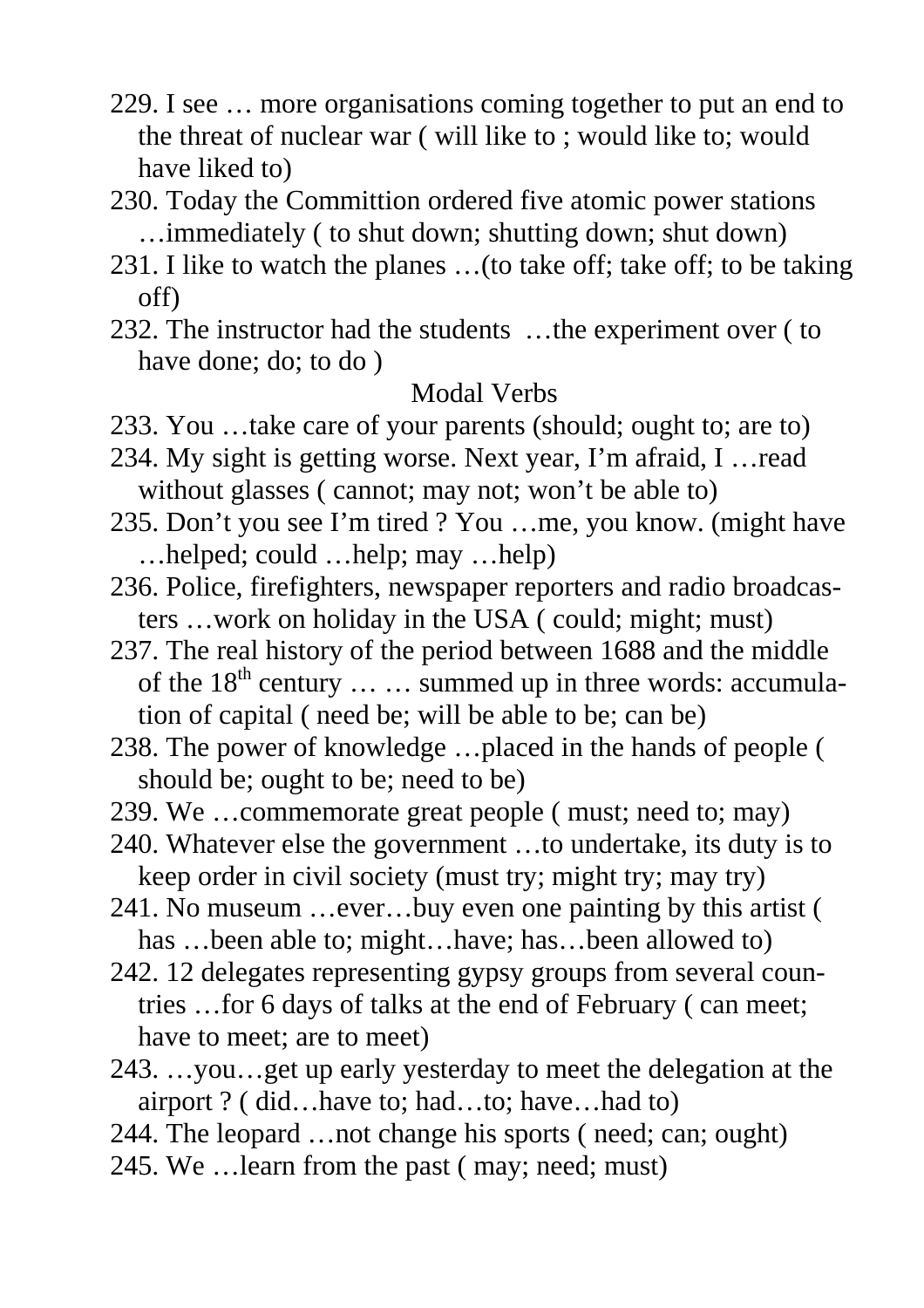- 246. Teenagers who commit crimes … … be treated as adults and sentenced to significant punishment ( would; should; ought to)
- 247. The Senate and the House of Representatives …approve a bill for it to become a law ( had to; must; was to)
- 248. Excuse me, …you tell me the way to the Houses of Parliament, please ? (could; may; will)
- 249. …you come and sit down ? (could, are, won't)
- 250. …you like a cup of coffee ? (should; would; could)
- 251. I …mind a drink, if you had one ( shouldn't; wouldn't; haven't)
- Sequence of Tenses
- 252. The Pilgrims had only the belongings they …on the small ship ( had brought; be brought; have brought)
- 253. In the spring, with the help from the Indians, the Pilgrims …for the next winter ( were prepared; have prepared; prepared)
- 254. It was reported that in honour of Tatyana, the patron saint of students, a nonscholastic party…by the sponsors the day before ( was organized; had been organized; is organized)
- 255. What was the result of the dispute you …in ? (are; were; have been)
- 256. Ancient people didn't know that the Earth …around the Sun (goes; has gone; went)
- 257. It was evident that water ...at  $100^{\circ}$  C (boils; boiled; had boiled)
- 258. In the modern world Britain was the first country where capitalism …established ( has been; had been; was)
- 259. Isaac Newton, the greatest scientist of all ages, lived in a period when the toxic effects of chemicals …less understood (have been; had been; were)
- 260. She didn't know that the man …carvings for 15 years (had made; had been making; made)
- 261. Hardly had they entered the house, when a violent thunderstorm … (broke out; had broken out; has breaken out)
- 262. What was done …be undone (can't; couldn't; won't be able to )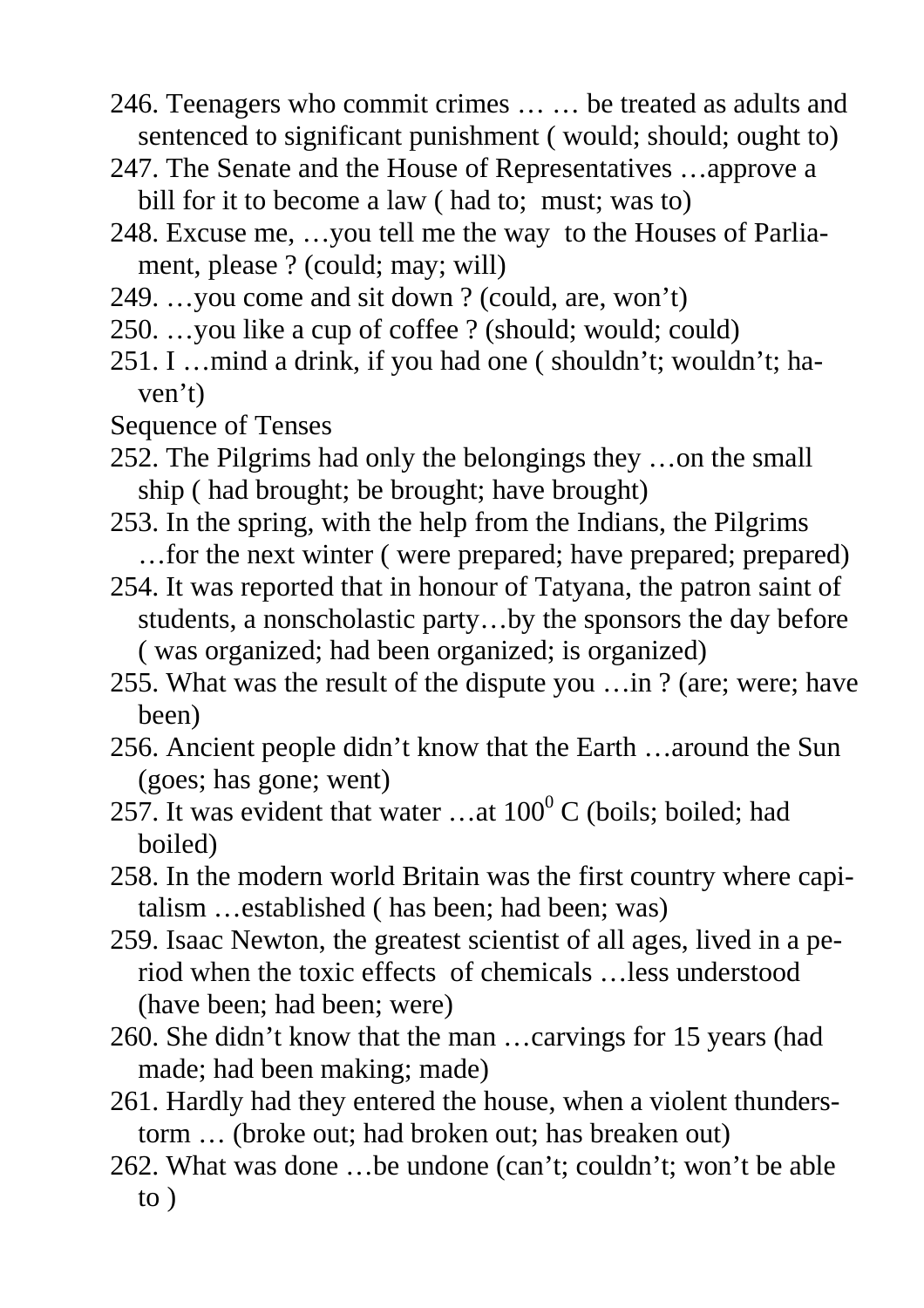263. He realized that the old life he …in that city since his boyhood was ended (had lived; lived; has lived)

```
Complex Sentences
```
- 264. It was uncertain whether the concert …outdoors (will be; would be; should be)
- 265. She didn't know where her umbrella … (is; had been; was)
- 266. I don't like films …have unhappy endings (which; that; what)
- 267. American institutions of higher education include technical training schools …offer programmes from hairstyling to computers ( what; that; which)
- 268. And now I would like to give the floor to Dr Green, … is going to talk about "Environmental Protection" (that; who; which)
- 269. When the Civil War ended traffic on the Mississippi river Mark Twain …his job as a river pilot and moved to the West ( left; had left; was leaving)
- 270. Since they …near the lake they can often go swimming (have lived; live; lived)
- 271. I enjoyed the trip, …it rained (although; however; as)
- 272. A good name is better …riches ( as if; as; than)

# **Object**

- 273. They will give you some forms …(to be completed; to complete; completing)
- 274. He believed the principles …more important than wealth ( to be; be; been)
- 275. I shall dictate …the titles of the books to be read for the exams (you; your; to you)

## Addition

- 276. Give the books …(to him; him; to he)
- 277. He extended his hand … (to I; to me; me)
- 278. I needed a holiday and …Ann (so does; so did; so is) General Questions
- 279. I liked the book. … (so am I; so did I; so I did)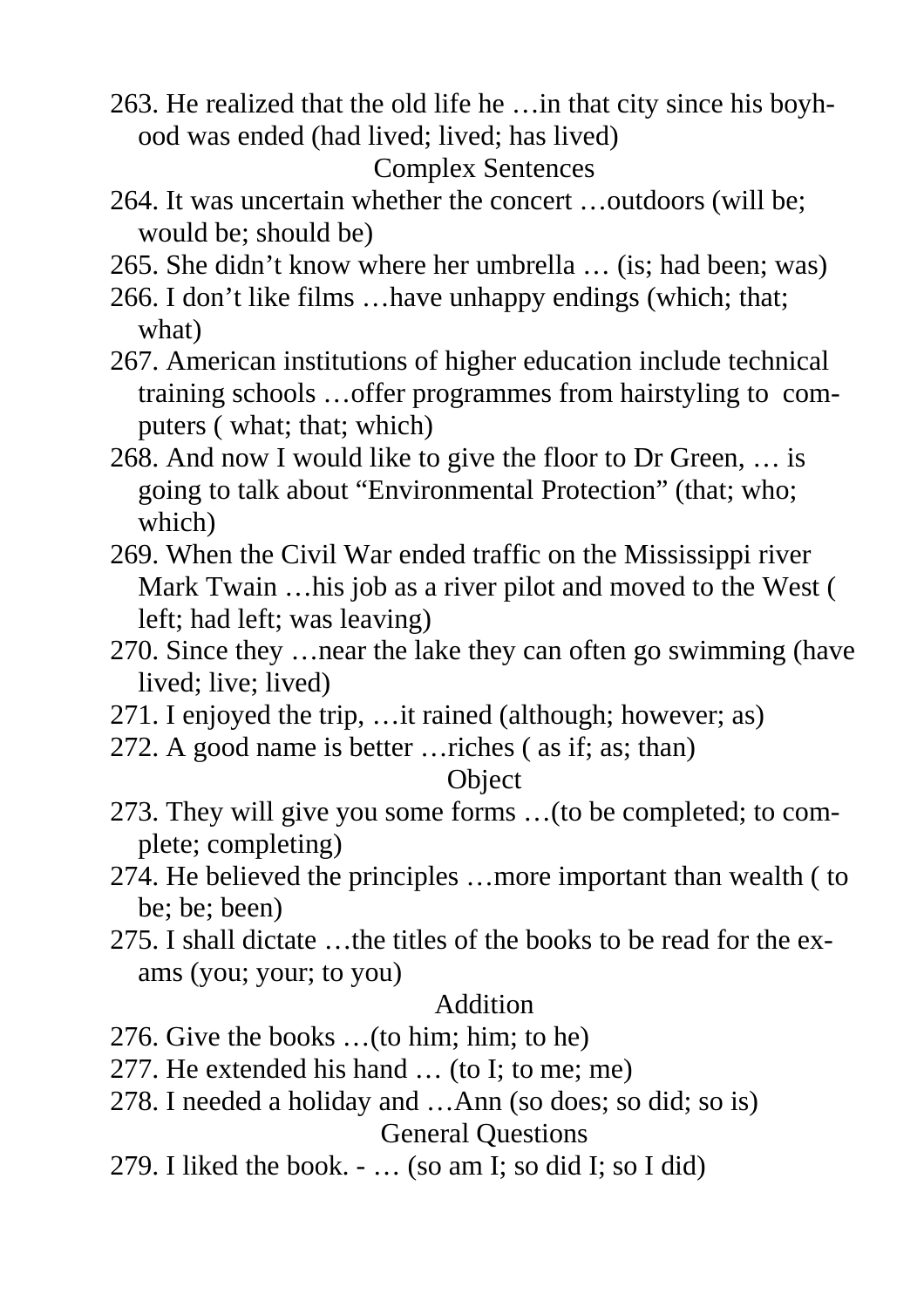- 280. I am not interested in his offer.- …(neither am I; either I am; nor am I)
- 281. …there a good connection from the airport to the city ? (are; does; is)
- 282. …Washington the first city in history to be built for the purpose of governments ? (was; did; were)
- 283. …you know where I can change my flight booking ? (are; does; do)

#### Alternative Questions

- 284. Is the US legislative branch made up of two …three houses ? ( or; than; and)
- 285. May the writer critisize …praise the actions of some public officials ? (or; but; than)
- 286. Are there billions …millions of stars in the Galaxy ? (if; whether; or)
- 287. Do the citizens take part in national elections directly … indirectly ? (if; and; or)

#### Disjunctive Questions

- 288. Let's go to the party tonight, …? ( will you; shall us; shall we)
- 289. Don't be late,… ? (will you; do you; don't you)
- 290. We could turn down the road, …? (did we; could we; couldn't we)
- 291. She is perfectly willing to listen to reason, …? (is she; isn't she; does she)
- 292. There was no national election last month, …? (was there; was it; is there)

#### Special Questions

- 293. Who …America? (did discover; does discover; discovered)
- 294. Why …the navigators…to find new trade routes in the  $15<sup>th</sup>$ century? (do…tried; has…tried; did…try)
- 295. What…booms and depressions in free economies? (causes; is caused; does cause)
- 296. What role…G. Washington…in the American revolution ? ( had been...played; is...played; did...play)